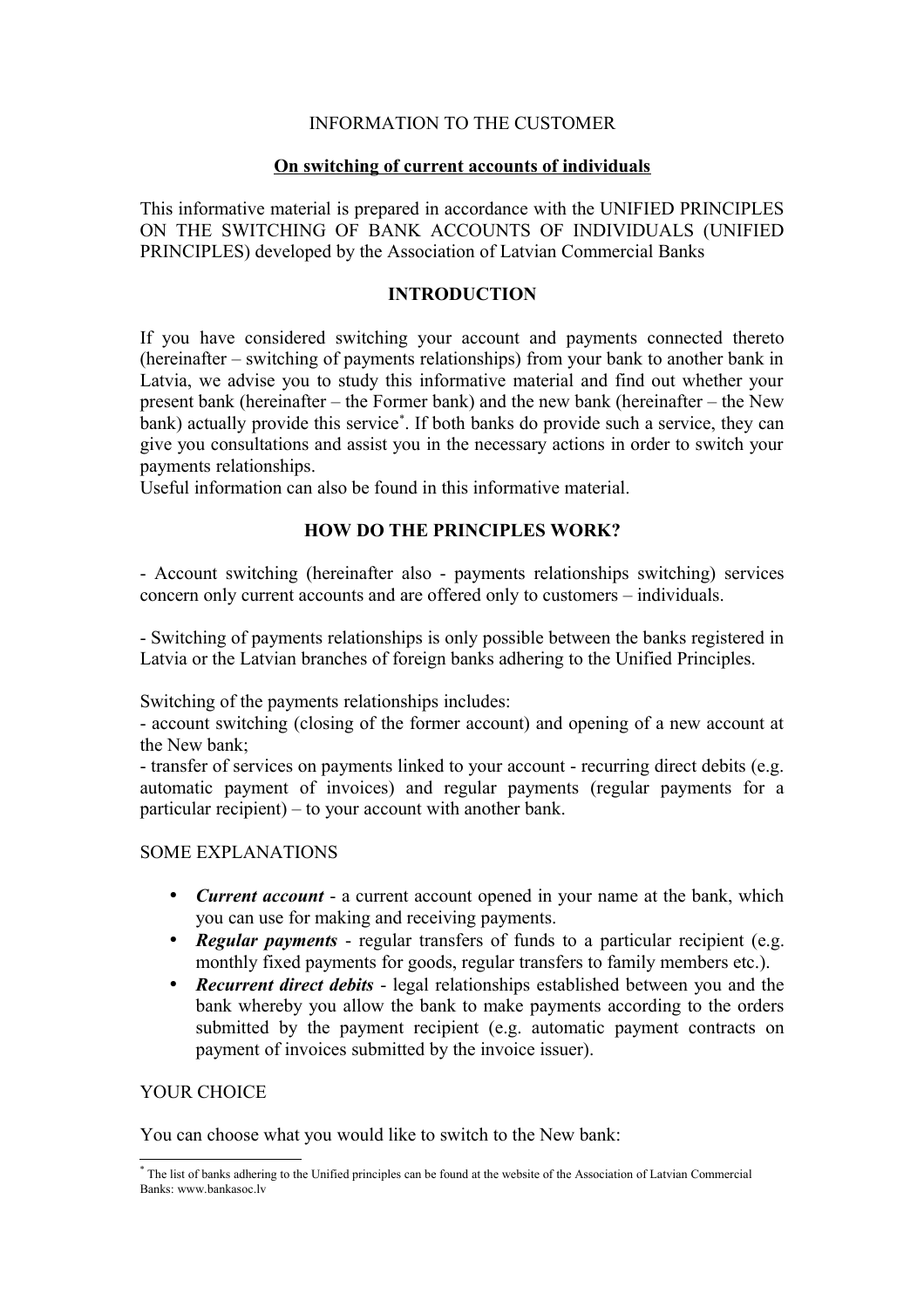- all payments relationships – to open a new account with the bank, to transfer all Recurrent direct debits (automatic payment of invoices), regular payments, and to close your 'old' account;

- to leave your account with the Former bank and to switch only selected recurrent direct debits and regular payments to the New bank.

### **!!! Please note:**

**- in case of account switching, the current account number is changed;** 

**- all the general regulations on transactions, which are in effect in the New bank (e.g. contract provisions, corresponding specific features of products etc.), apply to the current account switching;** 

- "automatic" switching of the payments relationships from one bank to another **is not possible as new contracts must be signed with the New bank.** 

# **IN WHICH CASES THE UNIFIED PRINCIPLES CANNOT BE APPLIED?**

Closing of the account in the Former bank is not possible for the following reasons: - Transactions on your account are frozen by the order of a state institution;

- A loan contract (e.g., a housing loan contract, an overdraft contract, a credit card contract or any other credit facility that is still outstanding) is connected to the account, and active liabilities are still in effect;

- A securities account is linked to the current account;

- The account is used for currency accumulation, and the account balance is insufficient to charge fees for currency transfer services;

- A deposit contract is linked to the current account;

- You have outstanding debts at the bank (e.g., commissions for service use);

- Account switching is not possible due to another reason stipulated by regulatory enactments;

- Account switching is not possible due to other important reasons.

In case of switching of the payments relationships, i.e. of Recurrent direct debits and Regular payments, to the account opened at the New bank, the following factors may hamper the process:

- You have concluded a housing loan contract or another credit contract which binds you to receive your salary (or other specified amount of money) and/or maintain turnover of funds at the account opened with the Former bank;

- Transactions on your account are frozen by the order of a state institution.

# **SPECIFIC ASPECTS OF SWITCHING RECURRENT DIRECT DEBITS**

If you wish to switch Recurrent direct debits to the New bank, you must consider the following information:

- Recurrent direct debit contract can only be switched to the New bank in such an event if the recipient of payments (e.g. a person for whose benefit you make payments using the automatic invoice payment) has concluded an agreement with the New bank;

- the recipient, (e.g., the invoice issuer) must know that you have signed a direct debit (can also be referred to as the "automatic payments contract") with the New bank at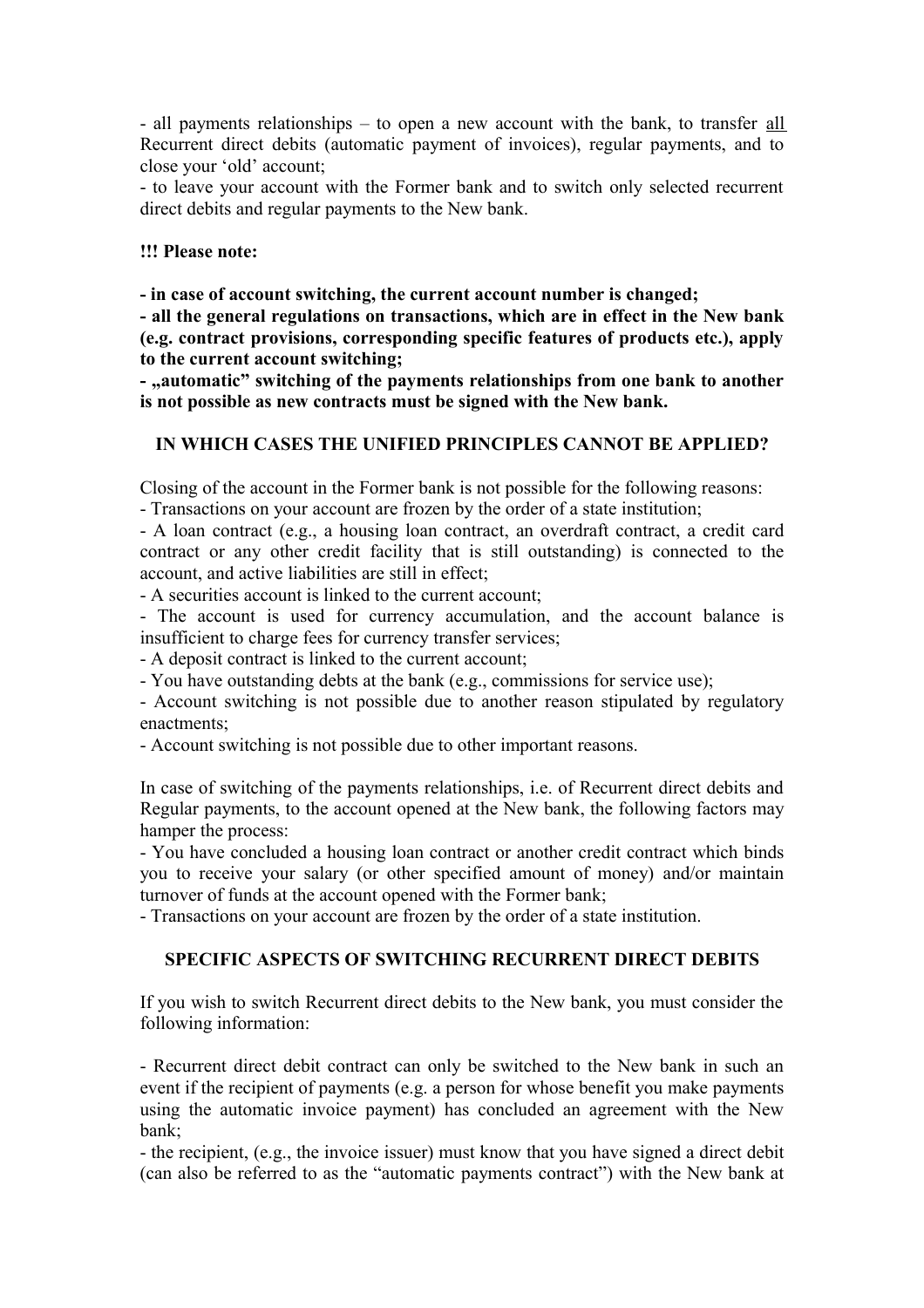least 1 month prior to the beginning of the debiting period, in order to be able to prepare payment orders for sending to the New bank.

!!!! It is important to remember that between the termination date of the old recurrent direct debit contract with the Former bank, and entry of the new recurrent direct debit contract with the New bank into effect, there may be an interval in the New bank, within which you must take care that your invoices are paid on time because of the following:

- if the invoice has not been settled on time, the outstanding amount might be added to your next invoice;

- if the limit set in your automatic payments (direct debit) contract is too small and you have taken the monthly payment amount into consideration, the set limit can hamper complete settlement of your liabilities in the next period, too, causing unnecessary complications (accrual of penalties, interest etc.)

#### **EXPENSES**

- Within the framework of account switching, closing of your account with the Former bank is free of charge. The Former bank may only charge you for account closing if less than 12 months have passed from the account opening. In such a case you might pay a fee set by the Former bank in accordance with its pricelist.

- Transfer of your information from the Former bank to the New bank is free of charge. The Former bank may only charge you for services according to its pricelist in case required information is related to data older than 13 months. In such a case you might pay a fee set by the Former bank in accordance with its pricelist.

- You will be charged a fee for all transfers in LVL and foreign currencies and all currency exchange operations related to the account switching, according to the pricelist of the Former or the New bank.

- You will have to cover expenses for information sending (postal expenses).

### **PROCEDURE OF APPLICATION OF THE UNIFIED PRINCIPLES**

#### **Step one**

Choose the bank to which you wish to transfer your payments relationships and visit that bank.

### **Step two**

The New bank will be your Contact Point at which you will receive all the information on the following:

- Is switching of the payments relationships possible at all?

- Are there any circumstances interfering with switching of the payments relationships?

- How much time will switching of payments relationships take, as well as other relevant information.

On the basis of your application, the New bank will send a request to the Former bank and find out if it is possible to switch the account, as well as all the information on your Recurrent direct debits and Regular payments, which are in effect at the Former bank.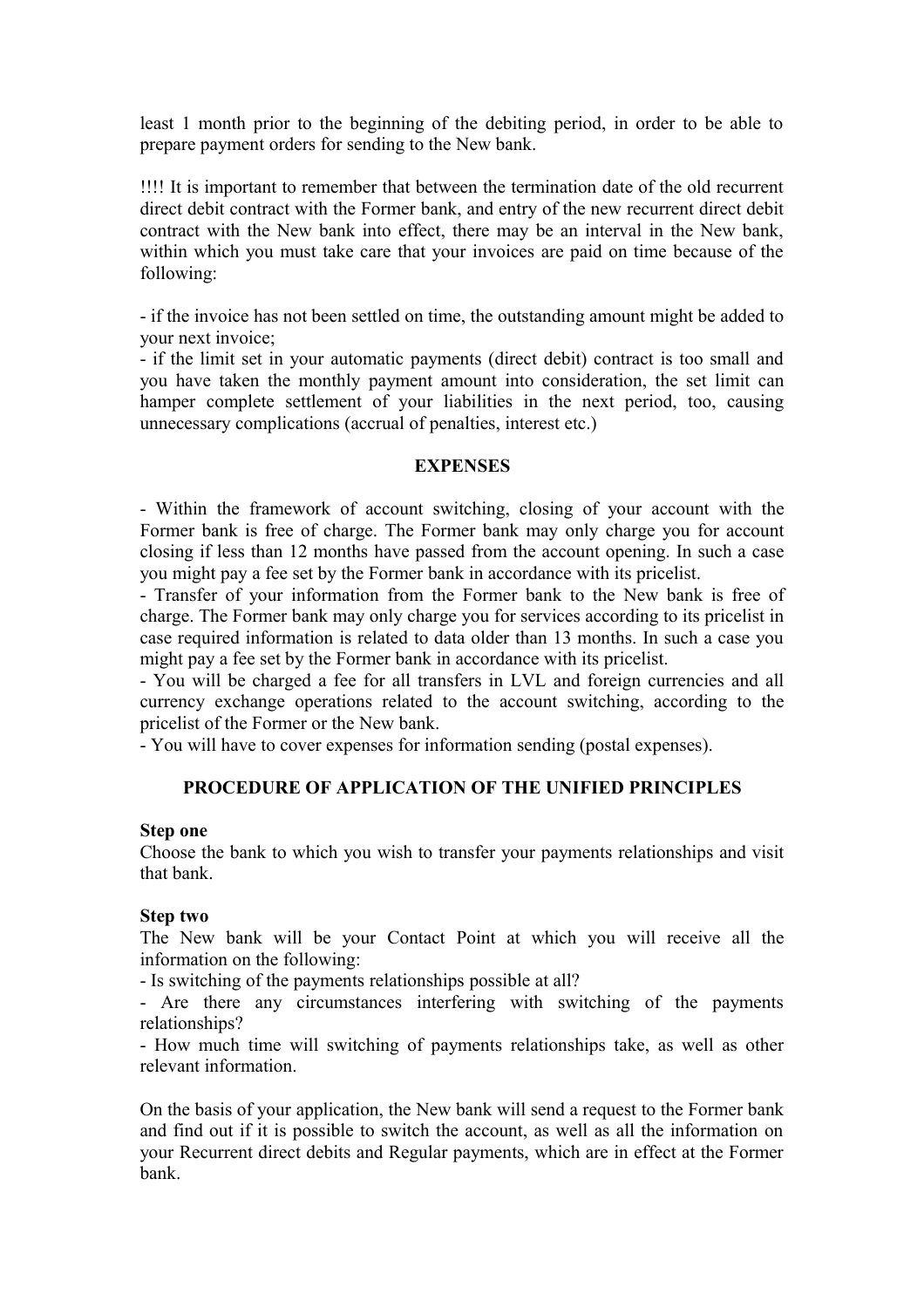## **!!! You can also obtain the information from your Former bank and personally submit it to your New bank.**

### **Step three**

- The New bank will inform you of the answer received and you will agree with the bank on the specific services to be switched to the New bank.

- The New bank will also inform you if switching of payments relationships to the New bank is impossible due to various interfering circumstances. In order to eliminate the obstacles you will have to contact your Former bank.

## **Step four**

- If switching of your payments relationships is possible, you will be able to sign a current account contract with your New bank (if it has not been done already).

- The New bank will inform you of your new account number and provide other required information. You will also be able to receive samples of letters, using which, you can inform your partners (e.g., your employer or cooperation partner making regular payments to your account) of your new current account at the New bank.

## **Step five**

The New bank will help you settle your relationship with the Former bank through an order:

- To cancel the payments relationships that you choose to switch to the New bank (by sending an appropriate order to the Former bank;

- To close the account, to transfer the account balance to the New bank and to cancel all payments relationships (in this case you will have to deliver this application to the Former bank personally).

# **TIMESCALE[1](#page-3-0)**

The entire process of transfer of payment relationships can take approximately 45 days (see below), assuming that your assets will also be involved therein. You should remember though, that new contracts on Recurrent direct debit might enter into effect in the New bank within 1 month or at the beginning of a new calendar month.

### DURATION OF THE PROCESS

 $T =$  date, when you arrive to the New bank;

 $T + 3$  = the New bank forwards your application to the Former bank;

 $T + 3 + 8 =$ The Former bank submits the information on your account to the New bank;

 $T + 3 + 8 + (n \text{ days})^2 = (E)$  $T + 3 + 8 + (n \text{ days})^2 = (E)$  $T + 3 + 8 + (n \text{ days})^2 = (E)$  date, when you arrive to the New bank, receive the information on the possibility of switching of payments relationships and choose your further actions;

 $E + 3$  = the New bank forwards your orders to the Former bank, or you personally submit your order to the Former bank (in case of account closing);

<span id="page-3-0"></span><sup>&</sup>lt;sup>1</sup> The terms are expressed in days.

<span id="page-3-1"></span><sup>&</sup>lt;sup>2</sup> The term depends on the Customer.